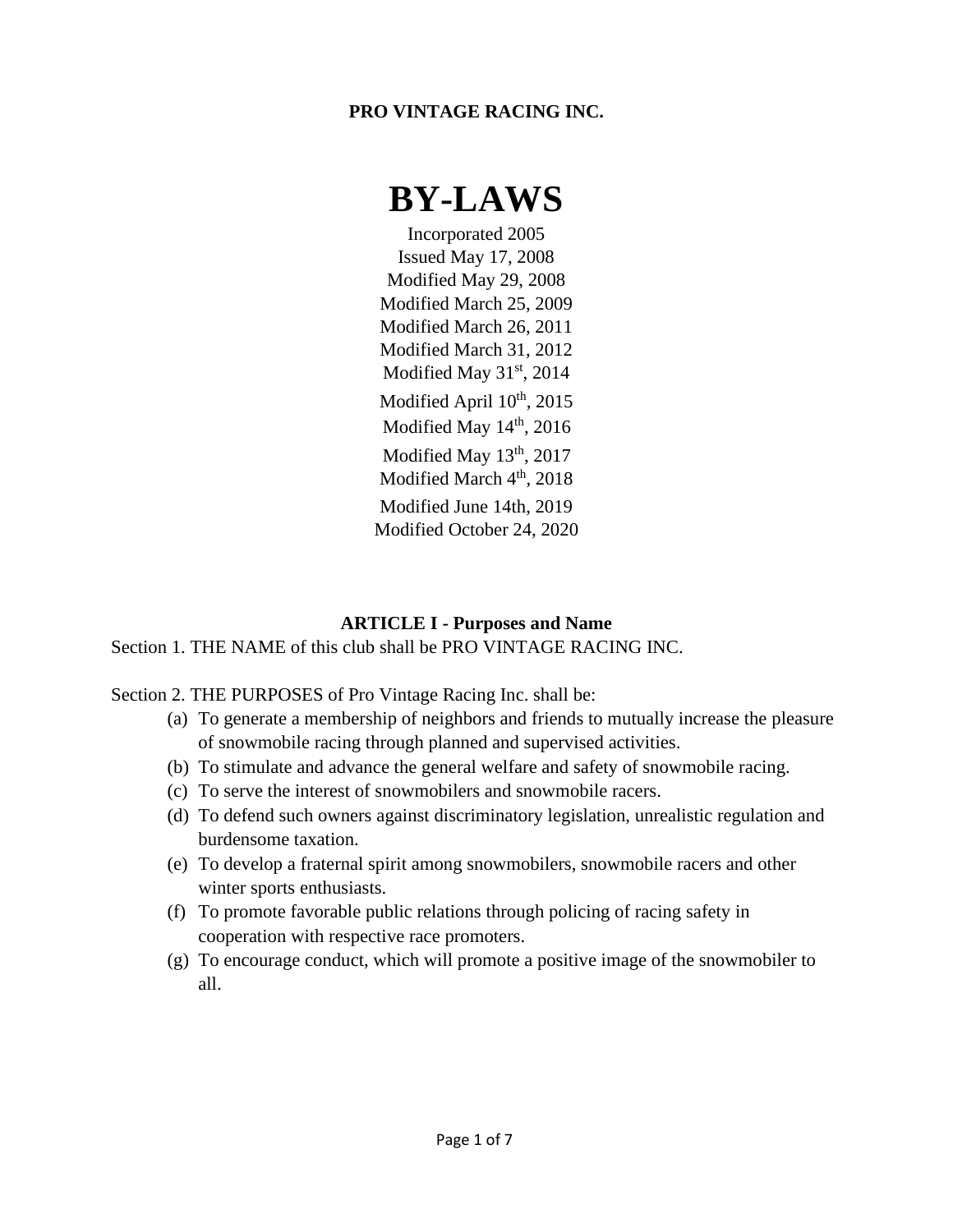Section 3. DEDICATION: Pro Vintage Racing Inc. is dedicated to the proposition that:

- (a) The sport of snowmobiling is America's most exhilarating winter sport.
- (b) The sports of snowmobiling and snowmobile racing are here to stay.
- (c) The sports of snowmobile racing, having emerged from its infancy and now maturing, must establish an image equal or superior to all other leading recreational sports, and to this end this club is dedicated.

# **ARTICLE II - MEMBERSHIP**

Section 1. CLUB MEMBERSHIP is open to anyone showing an interest in snowmobile racing and the club. A membership is defined as either one person at least 11 years of age for junior's classes, and 18 Years of age for general classes.

 "A Member in good standing" will be referred to as "a Member". Refer to Section 5, "Membership Validity"

- Section 2. REQUESTS FOR MEMBERSHIP may be made*,* by mail on the form provided on the PVR website or by joining online through RaceDay.com*.* Membership is contingent upon agreement by the applicant to abide by the club Bi-Laws, payment of the required dues. Disapproval may not be for any reason of race, color, religion, or any other criteria that would be discriminatory of the Board of Director*s*
- Section 3. MEMBERSHIP MAY BE TERMINATED by action of the Board of Directors for non-payment of dues, safety violations, or for any reason deemed by the Board of Directors to be prejudicial to the best interests of the club. Actions that are detrimental to the club may be grounds for removal of a member from the club.

#### Section 4. ANNUAL MEMBERSHIP DUES:

- a) Club membership for the 2020-2021 Race season is \$50. Single event eligibility fee is \$35.
- b) Membership fee will entitle member to hold a specific race number, if membership is not current the race number will be forfeited after one year of inactivity.
- c) Membership term is to begin and end at the adjournment of the annual meeting each year.
- d) If the member is actively on the BOD, Membership dues will be waived for their term or terms.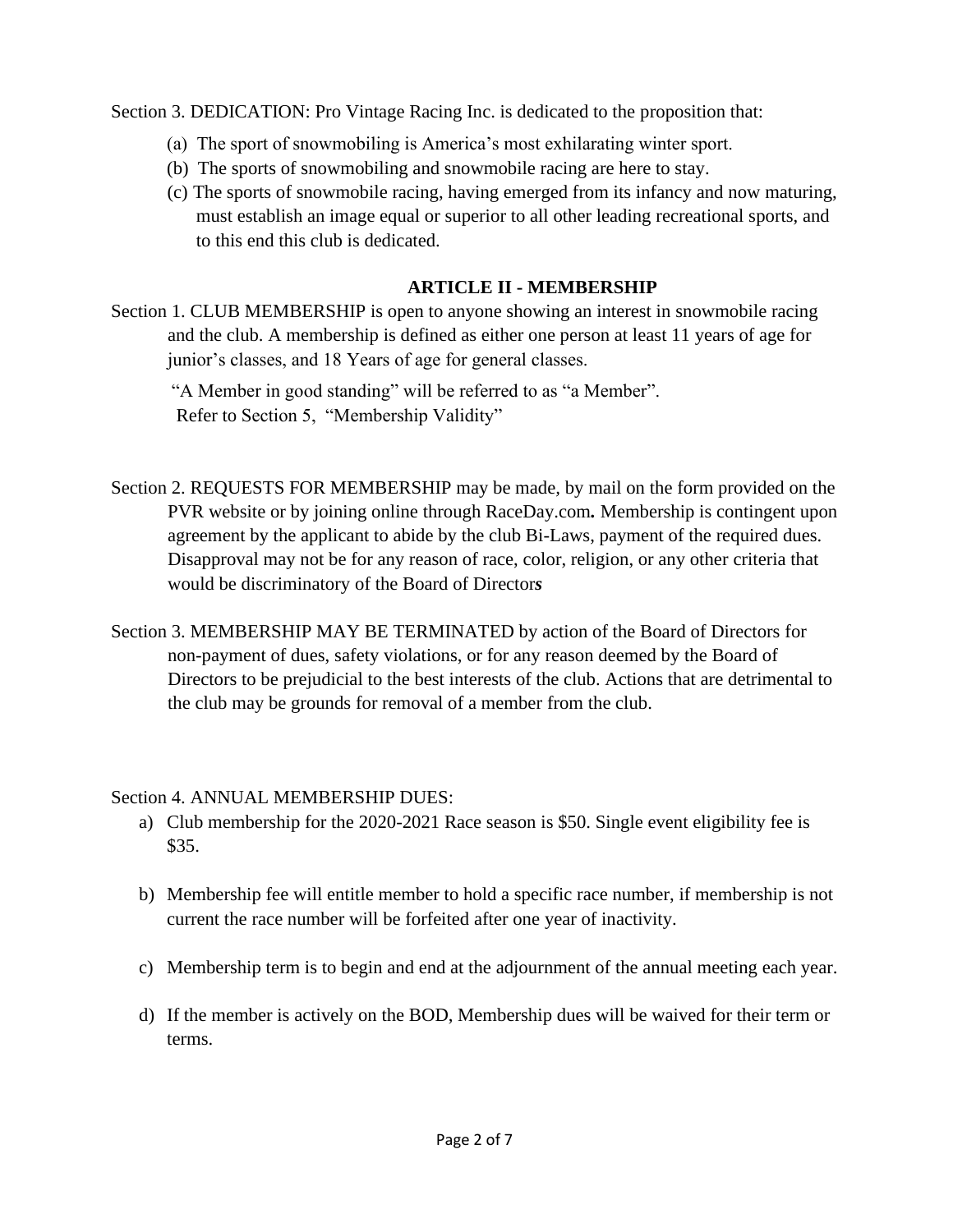#### Section 5. MEMBERSHIP VALIDITY / A MEMBER IN GOOD STANDING:

To remain a member in good standing in Pro Vintage Racing Inc. all members must:

- (a) Be good sportsmen and promote sportsmanlike conduct, recognizing that people judge all snowmobilers and snowmobile racers by our actions.
- (b) Obey all club rules and requirements as herein stated and as otherwise may be set forth by the Board of Directors and agreed upon by the majority of the club management.
- (c) Have membership dues paid prior to December  $1<sup>st</sup>$  for the upcoming race season.

#### Section 6. MEMBERSHIP BENNEFITS

- (a) Each member is eligible for end of race season points / awards. Points will only be accumulated from date the membership was paid.
- (b) Non-members who pay a single event participant fee are not eligible for voting on club issues or qualify for end of race season points / awards.
- (c) Each member is eligible to run for Board of Directors and other club management positions, must hold a one year membership directly prior to the current to the race season.
- Secction 7 VOTING
	- (a) Each member who is in good standing and at least 18 years of age is entitled to one vote for club officers at the annual meeting.
	- (b) Club issues will be decided by a simple majority vote of the Board of Directors. They will take recommendations, concerns and ideas from the general membership and work in the best interest of the club/sport.
	- (c) Voting which may be of a confidential matter will be done by secret ballot.
	- (d) Previous year or current full paid members are eligible to vote at rules committee meetings.

#### Section 8. WAIVER OF RESPONSIBILITY:

(a) Each member will be required to sign a general waiver of responsibility each year with membership. The waiver would ensure no member, Board of Director, or Club officer could be held responsible for any accident or incident related to racing.

(b) Each member will be required to sign a waiver of responsibility at each event. The waiver would ensure no member, Board of Director, Club Officer, or track personal, or event promoter could be held responsible for any accident or incident related to racing.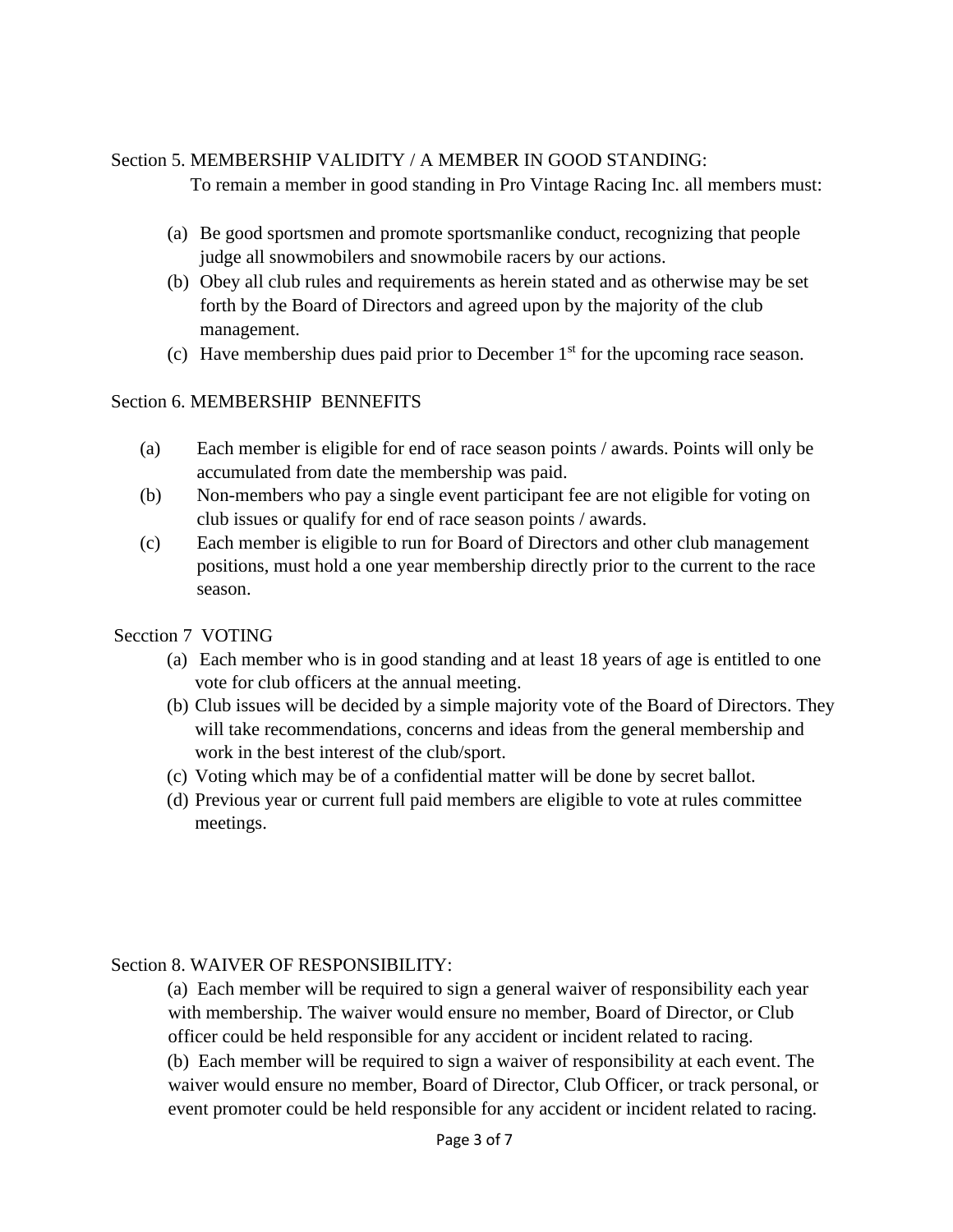#### **ARTICLE III - Management**

- Section 1. CLUB MANAGEMENT shall be comprised of the President, Vice-President, Secretary, Treasurer, and five board members. Technical Inspection Director will be considered management under article 111 and will have no board voting rights. These officers constitute the Board of Directors.
- Section 2. NOMINATIONS for officers shall be opened to the membership at the end of the Race season and up to the time the voting begins at the Annual meeting held approximately in April every year. *Immediate family members shall not be allowed to serve on the board at the same time.*
- Section 3. ELECTION of officers will be by majority vote of the members present during the annual meeting in April each year.
	- (a) Officers elect shall officially take office at the conclusion of the annual meeting and hold office for a period of two years.
	- (b) Term of office for all positions shall be two years and not exceed *seven* consecutive years. ( Include what is on the recorder for term limits)
	- (c) Treasurer is exempt from term limits.
	- (d) Officer positions elected in alternating years. (President, Secretary, Three Directors) (Vice President, Two Directors).
	- (e) The Treasurer and the Technical Inspection Director positions shall be an annually appointed position by majority vote of the board.
	- (f) In the case of an officer resignation, the board will appoint a current member to fulfill the remainder of the term. In the event of resignation of an Officer, the appointed replacement shall complete the past officer's term and shall be eligible for election terms.
- Section 4. THE PRESIDENT shall *direct the agenda* and preside over all meetings of the club and is expected to manage the business of perpetuating the club's purposes and responsibilities. He / She shall appoint committees as authorized by the Board of Directors and shall serve as an ex-office member of said committees.
- Section 5. THE VICE PRESIDENT shall assume the duties and power of the president during the absence or temporary incapacity of the president. He / She shall assume additional responsibilities as authorized by the Board of Directors.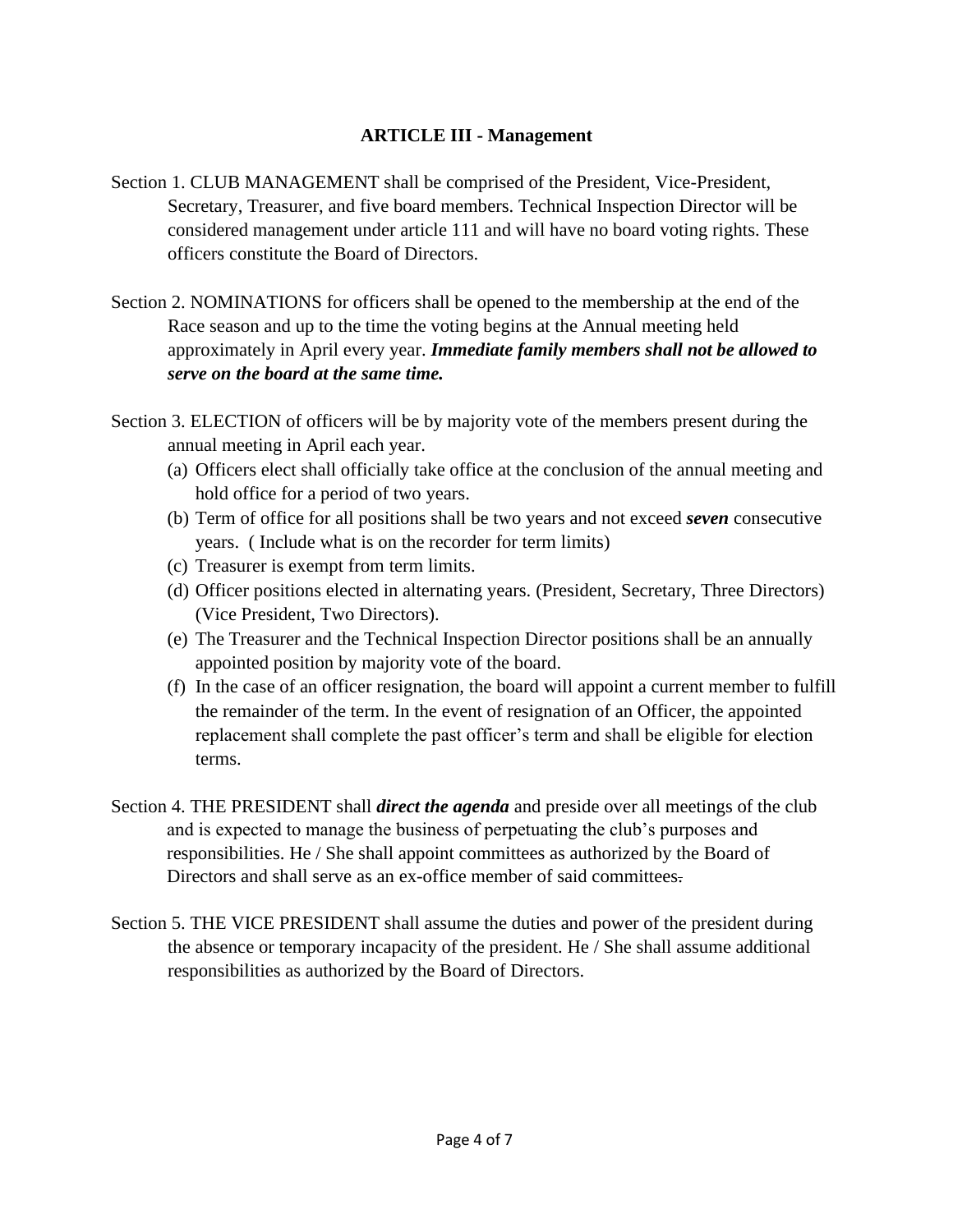- Section 6. THE SECRETARY shall keep all club records other than financial, including meeting minutes, the membership roster, committee member listings and documents of historical value. He / She shall send and/or post meeting notices and carry out all of the usual secretarial functions of the club. The secretary shall insure that all club records are retained and archived for future reference, unless otherwise agreed upon by the Board of Directors and membership. Insure all records collected are moved forward to elected officers.
- Section 7. THE TREASURER shall keep the financial accounts of the club, receive dues for membership, pay bills and generally be responsible for monitoring the financial health of the club. He/She shall keep the club's funds in a bank approved by the membership, under the account name "*Pro Vintage Racing Inc*.". He/She shall be responsible for maintaining accurate and timely records of said account(s) and for preparing and presenting a treasurer's report at each meeting and quarterly reports to Board of Directors or as requested by Club Management.
	- (a) Withdrawal of funds for any purpose shall be by check or withdraw slip (only for race payout), signed by the Treasurer or the President, and are subject to prior approval by the Board of Directors.
	- (b) All payments over \$250.00 are to be approved by the majority of Board of Directors.
	- (c) Financials shall be reviewed annually by a third party agreed upon by the Board of Directors.
	- (d) Transition period of up to three months during change of treasurers'
- Section 8. All officers shall have such other powers as are assigned by the by-laws, the membership or as are required by law.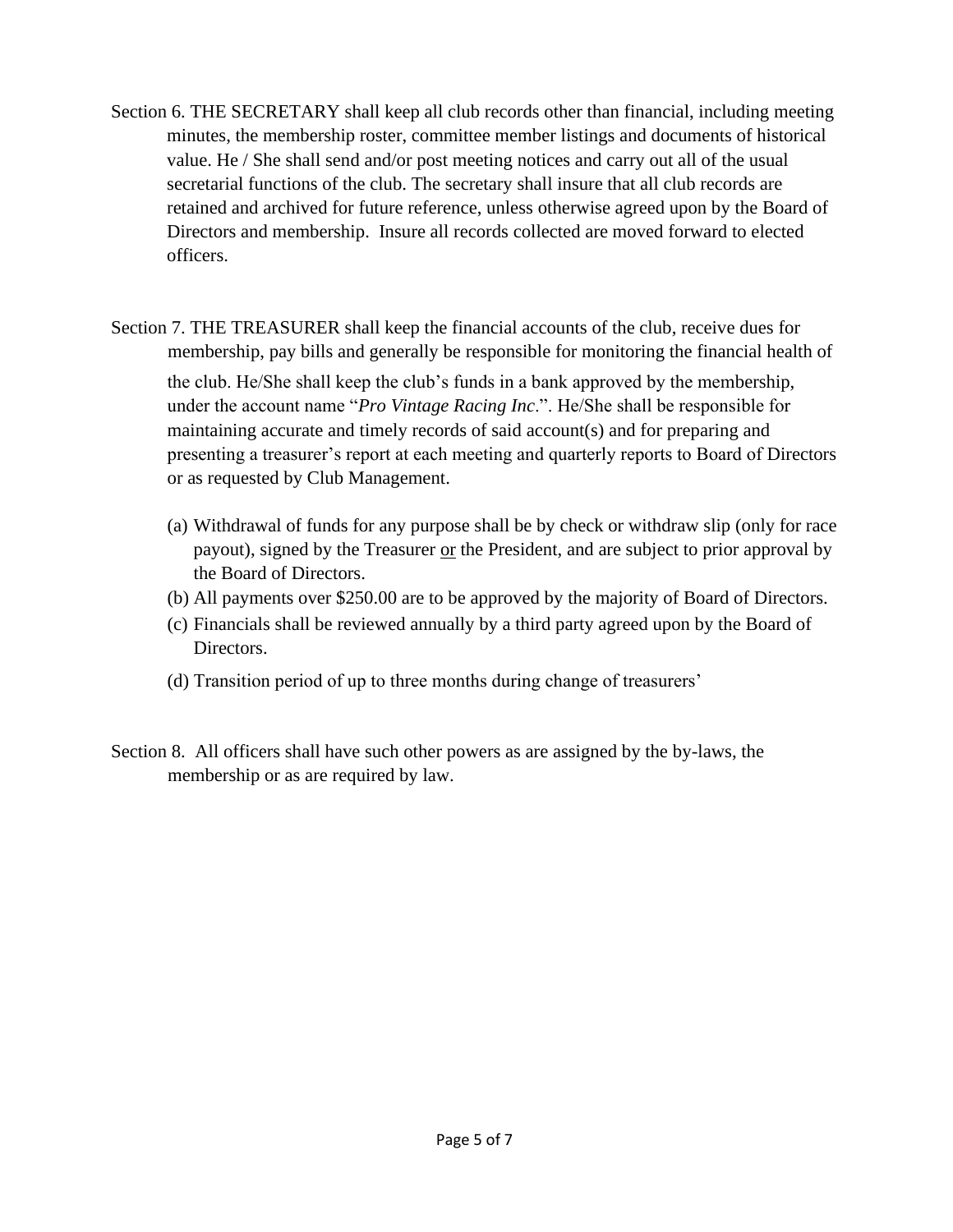# **ARTICLE IV – Official Meetings**

Section 1. OFFICIAL MEETINGS will be held at the end of the race season around the annual meeting.

- (a) A minimum of five members of the club's management must be present to hold an official meeting. Meetings may be in person groups, Conference call, or video Conferences via internet.
- (b) The Board of Directors may meet at their discretion during the interim between regular meetings.
- (c) Any members can be present at the Board of Directors meeting but do not have any voting rights.
- (d) Special meetings may be held throughout the year with a prior announcement of such meetings to the general membership via the PVR website / social media.
- (e) Official meeting may be changed or postponed in the case or cases of a national emergency or a pandemic if the annual spring meeting can not be held.

# **ARTICLE V – Club Events**

- Section 1. CLUB EVENTS may be planned and organized by any volunteer member, appointed member or group of members and approved by board of directors.
	- (a) All members in good standing shall be invited to participate in all club events. All contracts need to be approved by the entire Board of Directors to be a legal and binding contract.
	- (b) All race contracts must be presented to the entire Board of Directors, approval requires majority vote.
- Section 2. PREPARATION Each member shall be responsible to plan and pay for his/her own expenses. Also, members shall see to it that their snowmobiles are adequately prepared, and are in compliance to safety rules, and general Pro Vintage Racing rules and regulations, and equipment is in good working order.
- Section 3. CONDUCT All club members will assume responsibility for proper racing conduct and discipline. Drinking and driving is particularly dangerous in the sport of snowmobiling, and accounts for the majority of serious accidents. Any members who abuse this practice may be eliminated from racing by majority vote of those present, and stands to lose his/ her membership in Pro Vintage racing.